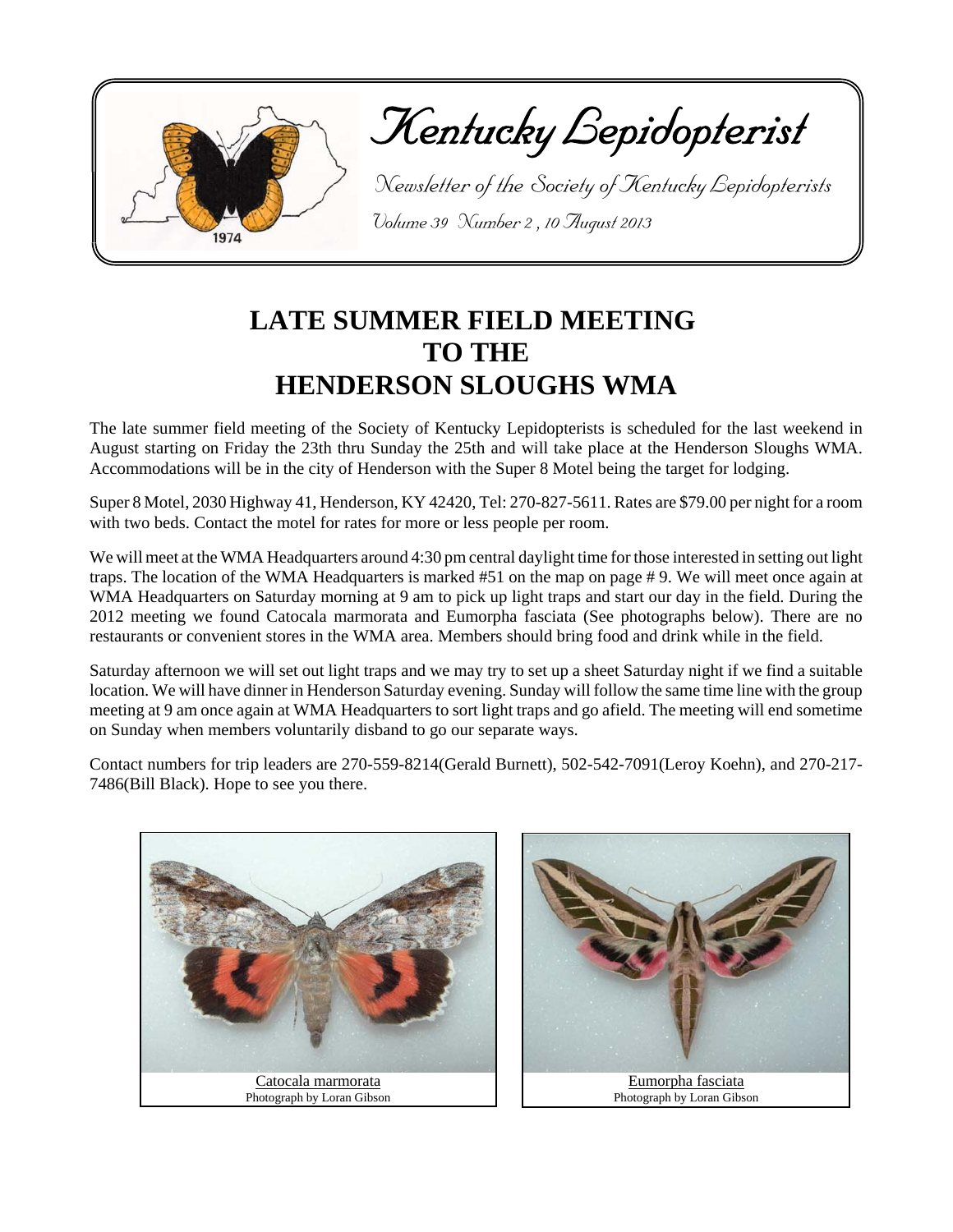### **KENTUCKY LEPIDOPTERISTS VOL. 39 NO. 2 PG.# 6**

### **THE SOCIETY OF KENTUCKY LEPIDOPTERISTS**

### **OFFICERS**

#### **PRESIDENT**

Gerald Burnett 233 Gray Road LaCenter, KY 42056-9542 E-mail: gdburnett@brtc.net

#### **TREASURER**

Les Ferge 7119 Hubbard Avenue Middleton, WI 53562 E-mail: lesferge@gmail.com

### **FIELD TRIP COORDINATOR**

Charles Wright 65 Springhill Rd. Frankfort, KY 40601-9211 E-mail: mary@maryhamilton.info

#### **EDITOR**

Leroy C. Koehn 3000 Fairway Court Georgetown, KY 40324-9454 E-mail: Leptraps@aol.com

#### **SECRETARY**

Tony Merkle 1501 Stephenson Road Walton, KY 41094 E-mail: jamphoto@insightbb.com

#### **AT-LARGE MEMBERS**

Loran Gibson - 2016\* Richard Henderson - 2014\* Don Tangrean - 2016\* \* term expires

#### **THE SOCIETY OF KENTUCKY**

**LEPIDOPTERISTS** is open to anyone with an interest in the Lepidoptera of the State of Kentucky. Membership dues are dues sent to the Treasurer: Les Ferge 7119 Hubbard Avenue Middleton, WI 53562

### **OBITUARY CHARLES JOHN "JACK" DEMPWOLF 1933 to 2013**



Charles John "Jack", age 80, died peacefully on Wednesday, May 15, 2013, surrounded by family. Jack was born in Philadelphia, PA and grew up in Glen Ridge, NJ. He earned his Bachelors and Masters degrees from Rutgers University, where he met his future bride. Jack is survived by his wife of 58 years, Bobbie, by his sister and brother-inlaw Betty and Blair Olmstead of Charlotte, NC, by his son Charlie of Colcord, OK, son Bill and daughter-in-law Pam of Austin, TX, daughter Linda of Seattle, WA and seven grandchildren. Jack worked for Proctor and

Gamble for 35 years, including overseas assignments to Venezuela and London. Jack's loves included his family, their property at Elk Lake Shores, music and the natural world. Jack had a lifelong interest in butterflies and moths and served as president of the Society of Kentucky Lepiopterists in 2004, leading the organization during its transition from Louisville to Lexington, KY. Visitation will be Thursday, May 23rd at 10:00 AM, followed by a service at 11:00 AM at Northminster Presbyterian Church, 703 Compton Rd., Finneytown, OH. In lieu of flowers, his family suggests a contribution to the Society of Kentucky Lepidopterists. Checks may be sent to Les Ferge, Treasurer, 7119 Hubbard Ave., Middleton, WI 53562-3231.

\*\*\*\*\*\*\*\*\*\*\*\*\*\*\*\*\*\*\*\*\*\*\*\*\*\*\*\*\*\*\*\*

### **JACK DEMPWOLF REMINISCENCES OF A FRIENDSHIP**

How does one remember a friend? You remember a friend for the way he added to your own experience, for the sharing of interests and activities and having views of the world in common with one another. It isn't by the length of time that one measures a friendship nor is it by the number of times you were together. The things you did together are also only a part of the memory.

Here is how my friendship with Jack Dempwolf began. I made an unannounced call to Jack around seven o'clock one evening in the spring of 1960. He had never heard of me. I knew his address from the membership list of the Lepidopterists' Society and found his phone number in the directory.(This was 1960) We had talked only briefly when he asked where I was and graciously invited me to stop over even though it was getting late and there were two small Dempwolf children to be put to bed. We spent more time visiting that evening than we should have.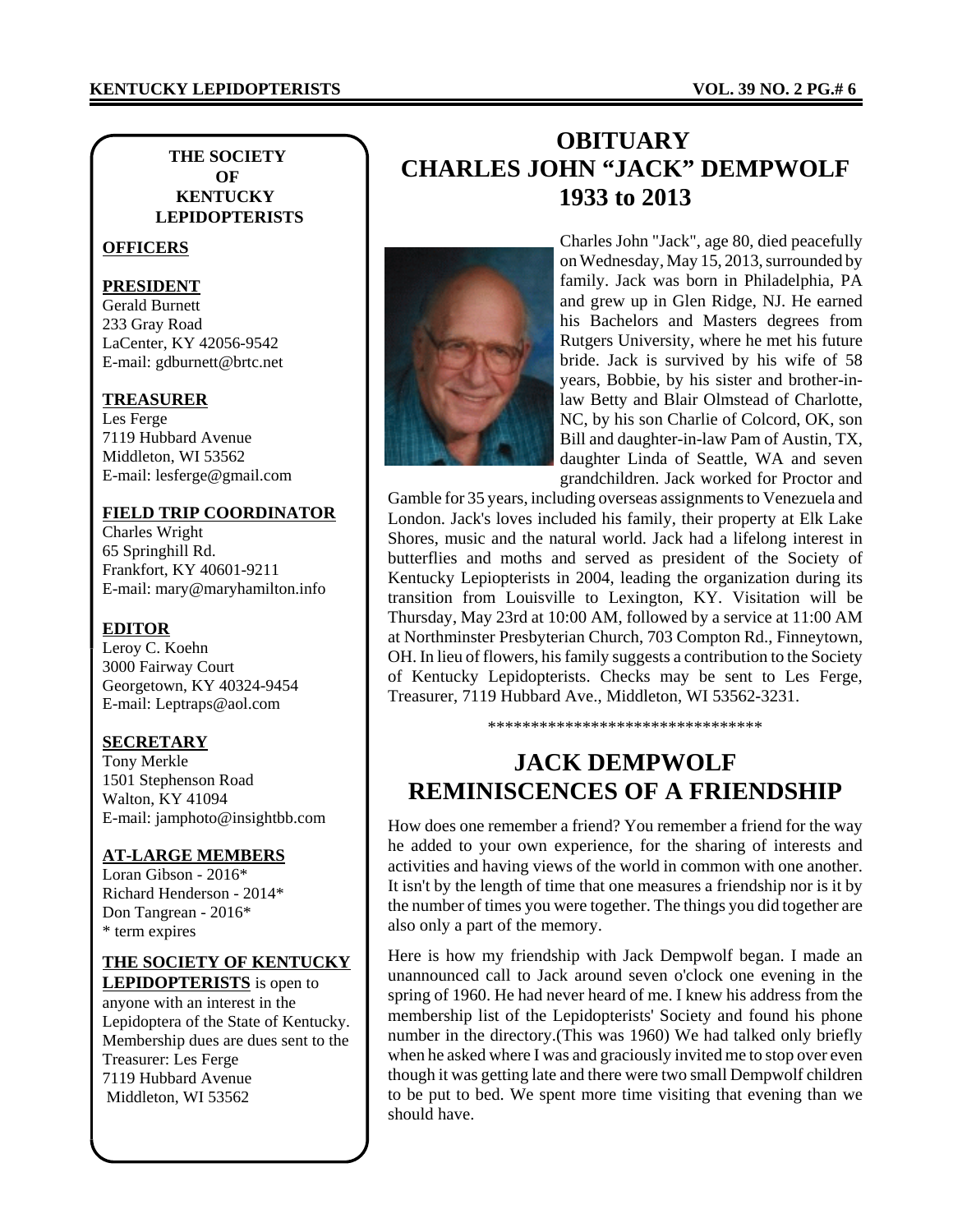Our shared interest in butterflies was the focus of our conversation along with getting to know a bit about each other, where we came from, where we started out in life and how we found ourselves living in New Jersey. He and his wife, Bobbie, were most gracious and welcoming.

Our first field trip to collect butterflies came soon after our first meeting. During that first summer we went to Jack's favorite collecting spots and I took him to mine. It was as though we had known each other for years, sharing our enthusiasm for nature and discovering new horizons. We quickly learned that we had similar views on many issues and enjoyed the time in the field comparing notes and perspectives on a myriad of topics. We covered everything from politics to religion and how high one should set the lawnmower. I looked forward to our times together, it seemed like we had known each other for years. Jack was a comfortable person to be around and he was always welcoming and a gracious host. He and Bobbie were welcoming hosts for frequent meals and cookouts after a day's collecting.

Jack and his family moved to Kentucky the next year and our contacts were mainly through correspondence. We did have a couple of visits in New Jersey and Kentucky and then our personal contact subsided. We wrote letters from time to time and exchanged Christmas cards over the ensuing years. Then, in 1989 the company I worked for was bought by Jack's employer, Procter & Gamble. During a visit to Cincinnati I called Jack to tell him I was now part of his company, only to learn that he had retired recently. We had a laugh about that and agreed to get together when we could. We reconnected and wrote one another again as we had in the earlier years of our friendship and telephoned from time to time. We had several visits at the Elk Lake cabin, one of which included a memorable weekend at the Kentucky Lepidopterists meeting.

Each time we got together it seemed like it was just yesterday that we had previously seen one another. There was no sense of a lapse of time, interests, or thoughts. We just picked up the thread of our friendship again as if we had been living next door to each other all those years. Our reconnecting always felt comfortable, open, and just right in a way that you experience with only a few people who come into your life. A friendship probably begins, unbeknownst to us, and grows in whatever way circumstance and our inclinations may take it.

There is a spark that is struck in our first connection with someone else. It is a nebulous sort of thing that stirs one's sixth sense more than being anything concrete which one can really grasp. This is how I will remember Jack: as a friend for more than half a lifetime. He was someone with whom you could be yourself and know that he included you in the circle of people who mattered to him. I similarly include him in the circle of people whose presence in my life I hold important.

Bob Butler Phoenix, Maryland May 18, 2013

\*\*\*\*\*\*\*\*\*\*\*\*\*\*\*\*\*\*\*\*\*\*\*\*\*

## **MO NIELSEN UP DATE**

Mo Nielsen underwent colon cancer surgery back in May, and he is now under the care of his Daughter Sandy, at her home near Bay City, MI.

Ruth Ann and John Peacock were returning from a fishing trip to Wisconsin a couple of weeks ago, when they had the opportunity to stop and visit with Mo and Sandy in her home. Mo was in reasonably good spirits, and we all enjoyed reminiscing about lep collecting experiences, friends, etc. Although their visit was relatively short, Ruth Ann and John came away feeling that Mo had enjoyed the time they had together. Before they left, Sandy took the picture below of her dad, Ruth Ann and John Peacock.



Mo Nielsen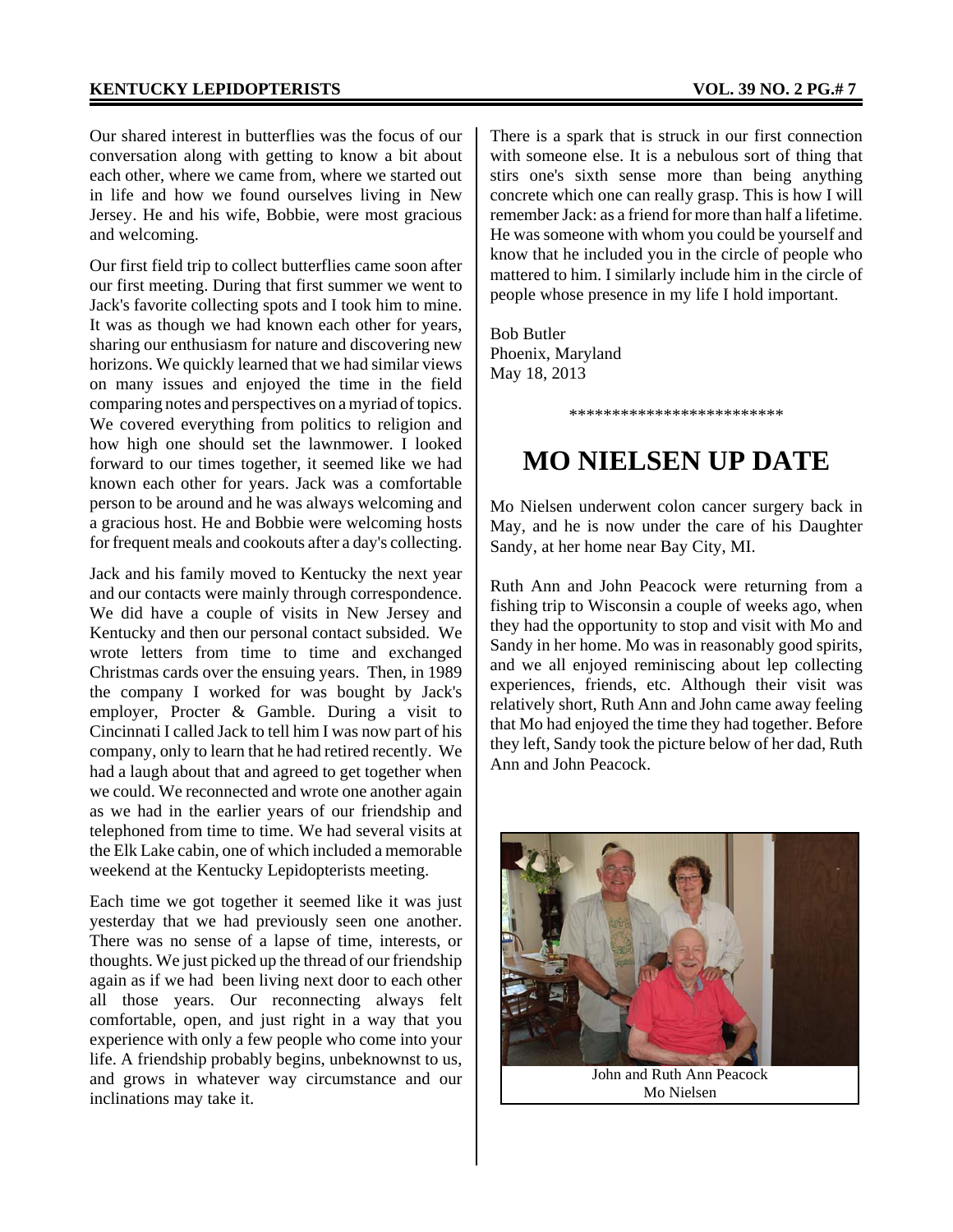### **SPRING FIELD MEETING REPORT**

The spring field meeting was held in the Beaver Creek Wilderness Area of the Daniel Boone National Forest in McCreary County on 12, 13 & 14 April. Loran Gibson, Tony Merkle, Bill Black, Steve Atkins and Leroy Koehn were in attendance. Leroy Koehn and Bill Black set out light traps on Friday night. The temperature dipped into the upper thirties.

Saturday morning was rather cool. After collecting their light traps, there was little to report. Leroy and Bill met Loran and Tony along FR52 (Swain Ridge Rd.) and were joined shortly by Steve Atkins. The sky was clear and the sun was bright, however, the air temperature was in the mid-40's. Bill and Leroy found a seep which contained Osmunda ferns in a small creek bottom. As they explored down the creek they found a small be spectacular water fall the fell 75+ feet into a large pool below. Butterflies were few and far between. However Erynnis juvenalis and Celestrina ladon were seen.

We traveled to several remote boat ramps on the Laurel Lake and searched the surrounding area. Several Pieris virginiensis and Anthrocharis midea were found along with Pterourus glaucus and Eurytides marcellus. By mid afternoon the temperature increased to 50°, not ideal for butterflies. By 3:30PM we called it a day. We set out light traps in Beaver Creek Wilderness Area. As we traveled to Corbin where we would spend the night, we drove through Cumberland Falls State Park then back into Daniel Boone NF where Leroy and Bill would set out more light traps and Steve Atkins searched for butterflies. Steve found Callophrys henrici and Callophrys niphon.

Saturday morning was bright and clear. Leroy, Bill and Steve recovered their light traps. The overnight temperature dropped to 55° and the traps contained many moths. Lithophane hemina, L. querquera, L. laticinera, Eupsilia vinulenta and E. morrisoni were collected. After the light traps were sorted, Leroy, Bill and Steve traveled to an area east of Mt. Victory in Laurel County to meet Loran and Tony at Power Line Right- of-Way. Loran and Tony went south and found Callophrys augustinus. Bill, Steve and Leroy explored the Power Line Right-of-way to the north. Several Colias eurytheme, of the spring form were collected.

We called it a day by 3PM. It was good to get out and into the field.

Continued on Page #11

### **PHOTOGRAPHS FORM THE SPRING FIELD MEETING**



Photograph by Tony Merkle



CALLOPHRYS HENRICI Photograph by Tony Merkle



Photograph by Tony Merkle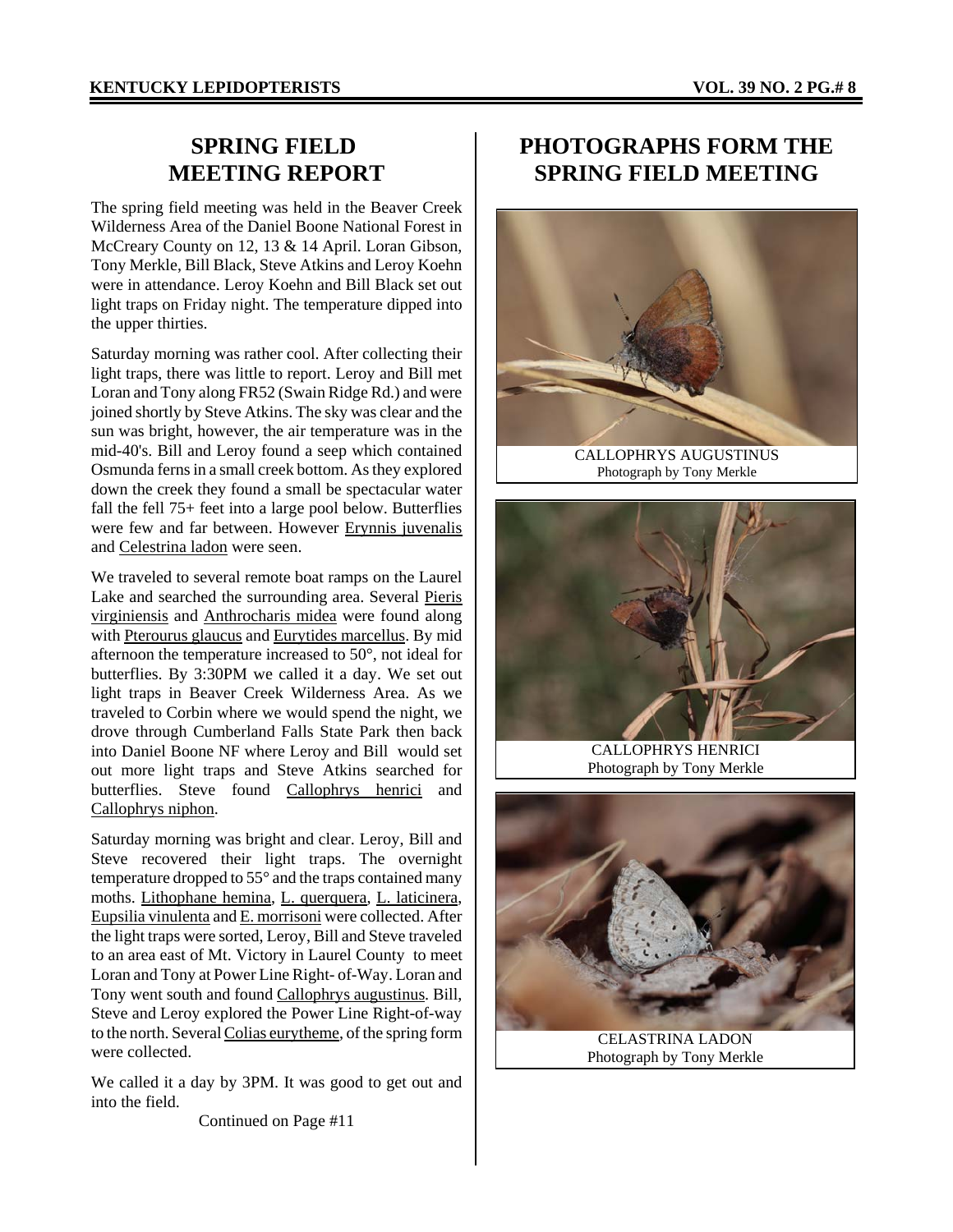#### **KENTUCKY LEPIDOPTERISTS VOL. 39 NO. 2 PG.# 9**



### **2013 BUTTERFLY COUNT REPORT BY DR. CHARLES V. COVELL**

The annual butterfly count was held at Brownsboro, Oldham Co., KY once again. Weather was threatening rain, but there was none. It was partly cloudy all day and the high was about 90. Present beside myself were Loran Gibson, Bill Black, Gerald Burnett, Brooke Keeler from LBL, Ellis Laudermilk, Megan McCarty, Richard Henderson, Susan Reigler, Bill Pearson, Jennifer Mansfield-Jones Kristen Newberry, Rob and Tricia Shelby, Debbie and Molly Shaikun, Dustin Rudolph David, Christopher Brown, Harrison Stone, Sarah Ritz Zach Griebenow, Martin & Jane Williams, Lesia Lennox, and several others who did not sign in.

The tally was as follows: (compared to last year, one species more, but nearly 200 fewer individuals sighted.)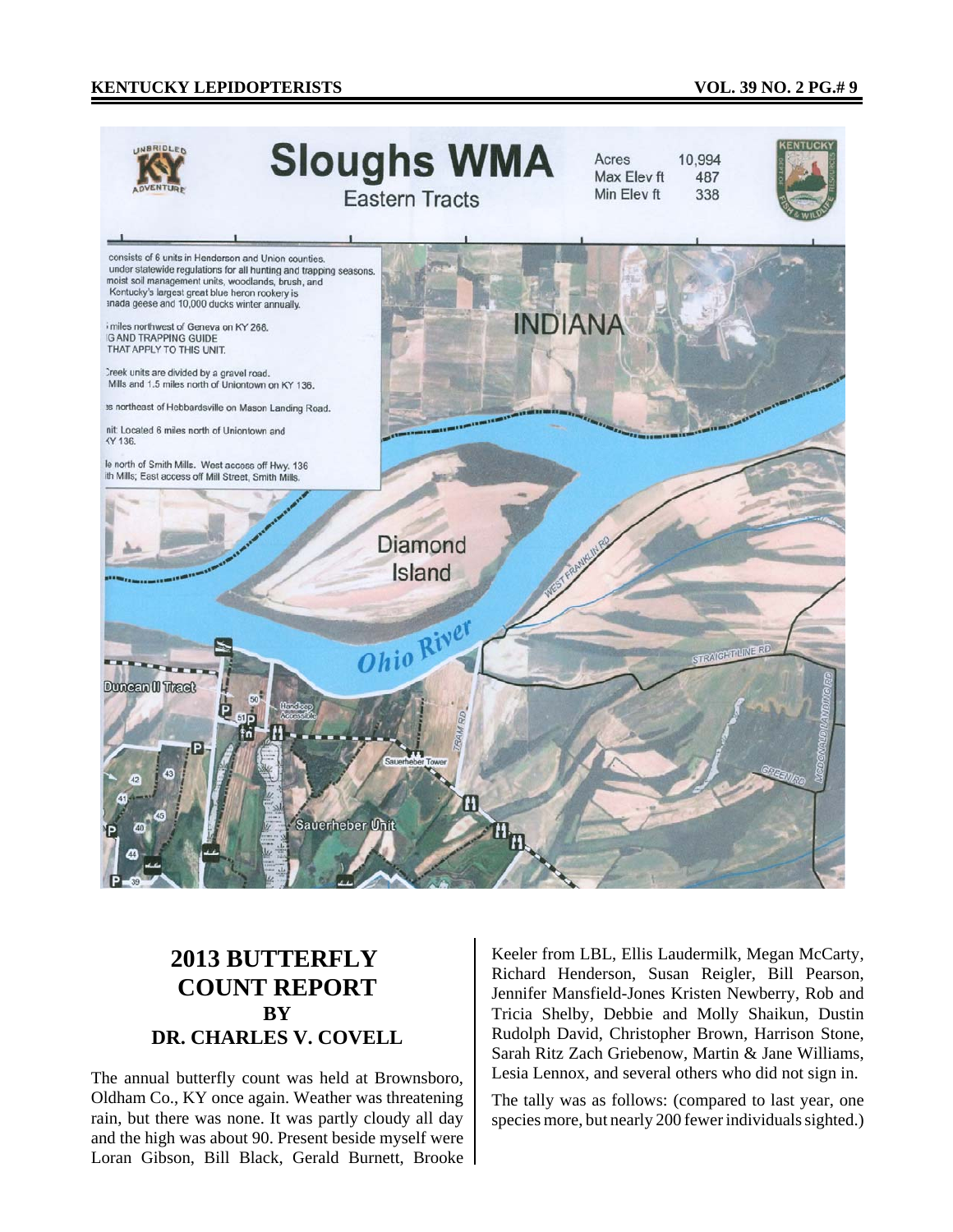#### **NUMBER & LIST OF SPECIES**

- 20 Epargyreus clarus 2 Thorybes bathyllus 1 Erynnis icelus 2 Erynnis horatius 9 Erynnis baptisiae 9 Ancyloxipha numitor 17 Polites peckius 5 Polites themistocles 4 Wallengrenia egeremet 2 Pompeius verna 5 Atalopedes campestris 1 Anatrytone logan 7 Battus philenor 3 Papilio polyxenes 28 Papilio glaucus 33 Papilio Troilus 12 Pieris rapae 11 Colias philodice 89 Colias eurytheme 1 Calycopis cecrops 86 Cupido comyntas 11 Celastrina neglecta 1 Libytheana carinenta
	- 2 Euptoieta claudia 2 Speyeria cybele 1 Vanessa atalanta 1 Junonia coenia 113 Phyciodes tharos 14 Chlosyne nycteis 9 Asterocampa celtis 2 Enodia anthedon 6 Cyllopsis gemma 9Hermeuptychi sosybius 18 Megisto cymela 42 Cercyonis pegala Moths seen: Melilla xanthometata





Tabulating the Count in the shade.

### **MEETING & EVENT SCHEDULE FOR 2013**

**Oak Grove Butterfly Festival**: Saturday 28 September 2013 in Oak Grove, Kentucky. The Festival is a one day, 10 hour event. The Society has been invited to return this year and bring a display of butterflies and moths. Gerald Burnett, Bill Black and Leroy Koehn will organize the event for the Society. If you are interested in participating, mark your calendar for 28 September 2013. **Please note:** As of 8 August 2013, your Editor has not received confirmation of our participation from the Oak Grove Butterfly Festival. Once the confirmation is received, we will send an email with all the information.

**2013 Annual Meeting**: November 15 & 16, 2013: The meeting will be at the University of Kentucky, Lexington, KY. Friday and Saturday November 15 & 16. We will meet in the Insect Museum in the Dimock Animal Pathology Building. There will be the "Gathering of Lepiodpterists" on Friday evening. The featured speaker will be Michael Pogue and his presentation will be on the Heliothinae moths of North America. Plan to attend. There will be a complete announcement in the next Newsletter.

**The 2013 Great Papaipema Chase**: This is not a field meeting. If you would like to participate in the Chase and would like other members to join you in the field, select a date and the location that you will survey and/or a target species. Send your information to the Editor along with your contact information. Your Chase plans will appear in the Newsletter.

Your Editor will be visiting Seeps in search of Papaipemma speciosissima in October.

\*\*\*\*\*\*\*\*\*\*\*\*\*\*\*\*\*\*\*\*\*\*\*\*\*\*\*\*\*\*\*\*\*\*\*

### **MEMBERSHIP UPDATE**

### **NEW MEMBER:**

Brooke Gilley 1309 N. 16th St., Apt. 3 Murray, KY 42701-8828

### **CHANGE OF ADDRESS**

John Hyatt 233 Park Ridge Court Kingsport, TN 37664 Telephone 423-279-0827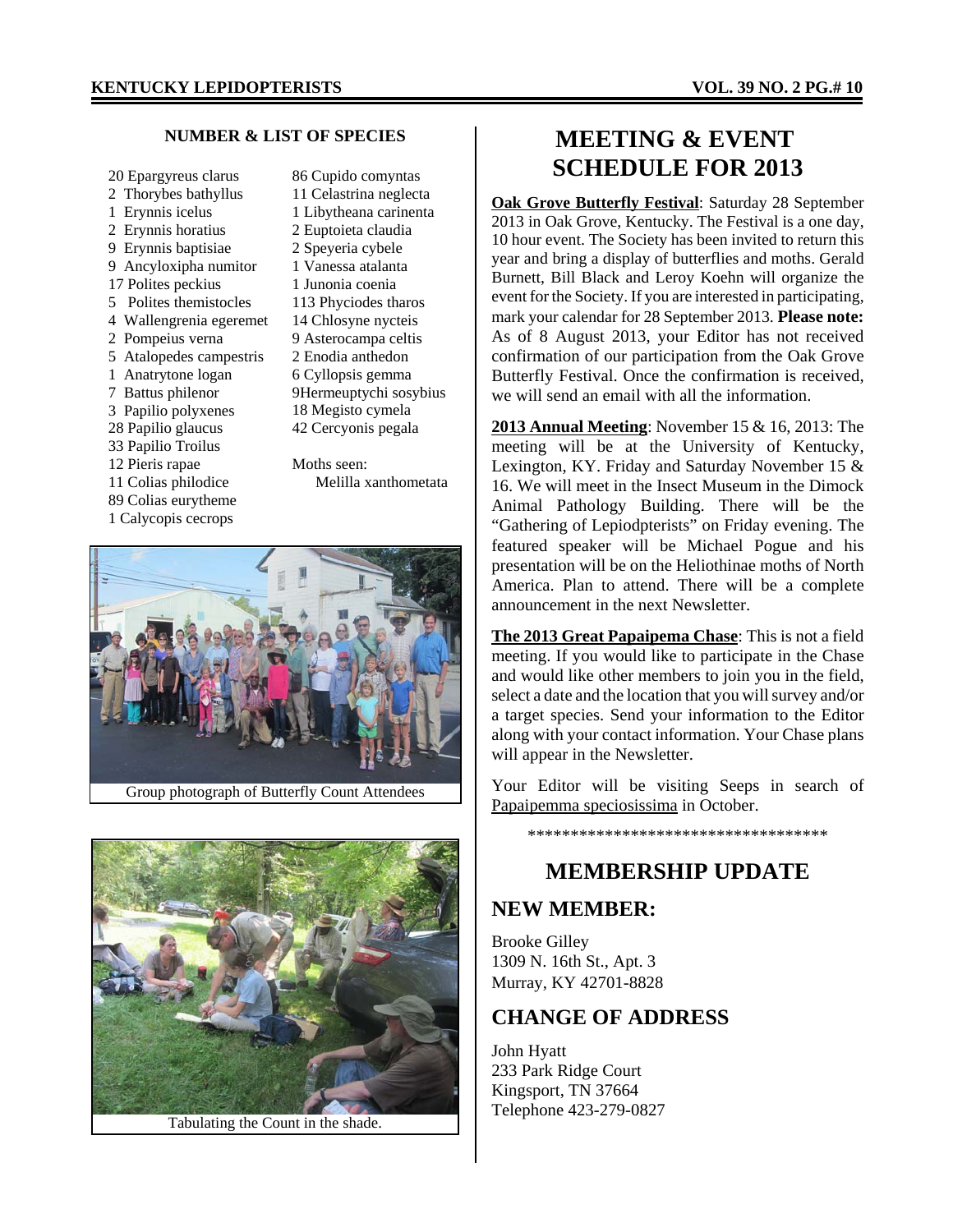(Spring Field meeting report continued from Page #8) **MORE INTERESTING** 

### **List of Species 2013 Spring Field Meeting**

Epargyreus juvenalis Erynnis juvenalis Battus philenor Eurytides marcellus Papilio glaucus Abaeseis nicippe Colias philodice Colias eurytheme Anthocharis media Pieris virginiensis Pieris rapae

Feniseca tarquinius Callophrys augustinus Callophrys henrici Callophrys niphon Cupido comyntas Celastrina ladon Vanessa atalanta Nymphalis antiopa Polygonia comma Polygonia interrogationis Phyciodes tharos



Bill Black, Leroy Koehn. Loran Gibson, Tony Merkle and Steve Atkins Photograph by Leroy Koehn



Erynnis juvenalis Photograph by Tony Merkle

# **RECORDS FROM MENIFEE COUNTY**

The photographs below were taken by Rita Adkins along McCausey Ridge Rd. (Rt.3338) south of Joe Harmon Rd. near Frenchburg, Kentucky.



Atlides halesus (Great Purple Hairstreak) 2 October 2012



16 October 2012